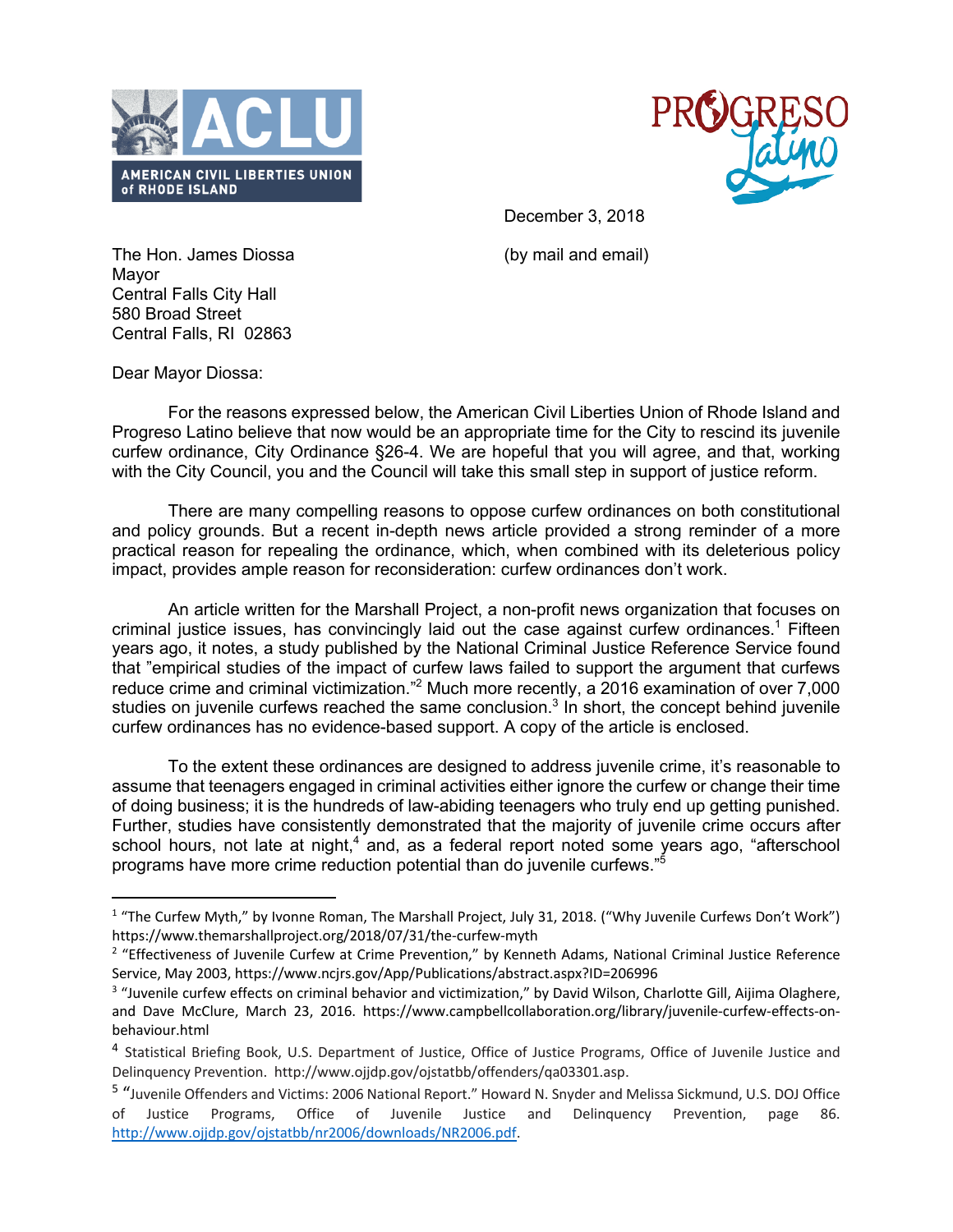Our organizations believe that curfew ordinances are problematic for other reasons. They literally make every teenager out at night a suspect. More specifically, they make perfectly innocent activity – walking, talking or traveling outside – illegal. By doing so, they give police virtually unbridled discretion to stop, detain, harass and search teenagers. This can only encourage arbitrary and discriminatory enforcement.

Since the only determinant of a person committing this "offense" is whether he or she is a certain age, police can stop any young-looking person they choose as a potential violator and demand proof of their age. Since such proof is something that many youth are unlikely to have, brief stops have the potential to escalate into confrontational encounters, creating crimes where none existed before.

If the City has lightly enforced the ordinance to minimize these encounters, it only provides another reason for its repeal. While many youth growing up in Central Falls may become inured to this limitation on their freedom, it can only send a mixed message to them about their civil rights.

The ordinance's racial impact also cannot be ignored. Across the country, curfew ordinances seem to be enforced most often in black and Latino communities, and Rhode Island is no exception. To the best of our knowledge, the only municipalities in our state with relatively modern enforced curfew ordinances are Central Falls and Pawtucket, the two communities (excepting Providence) with the largest minority populations in the state. This is unfortunate, to say the least.

We recognize the good intentions behind the City's actions, as calls for these ordinances generally follow serious incidents of violence. But they remain misguided. We note, for example, that Central Falls experimented with a curfew in 2008 after two shootings took place over one weekend. $6$  But from the beginning, it was a knee-jerk reaction: of those two incidents, both were committed by adults, one occurred in broad daylight, and only one of the two victims was a minor. In short, a curfew ordinance offers a superficial "quick-fix" response to a complex issue while having no real impact on crime.

Although the penalties in the City's ordinance might seem relatively minor, enforcement of the ordinance can have the unfortunate and deleterious effect of leading young teens into the judicial system at an early age – a premature and completely unnecessary introduction to the school-to-prison-pipeline. Even minor penalties can quickly turn into major ones when a parent fails, or finds herself unable, to pay any fines imposed. There is no stopping it once it has started.

Our organizations certainly understand the City's interest in seeking to protect teenagers from violence at night, but it should be up to parents, not police, to enforce curfews for their children, and for police to instead focus on enforcing the criminal laws on the books. Police time that is spent looking for, and demanding identification from, young people after some arbitrary nighttime hour arrives is time spent away from truly protecting the public.

We appreciate that the ordinance is more thoughtfully crafted than most. It contains numerous exemptions and seeks to recognize many circumstances when juveniles have legitimate business traveling at night. But they do not change this analysis, for they do not mitigate the pre-eminent issue noted above – giving police the authority to stop young people on the street and demand identification from them based solely on a guess about their age, and not because of any suspicion of criminal activity. In fact, one can argue that the exemptions only add another

 $\overline{a}$ 

<sup>6</sup> "Curfew Imposed," Vanaya Saksena, Pawtucket Times, April 30, 2008.